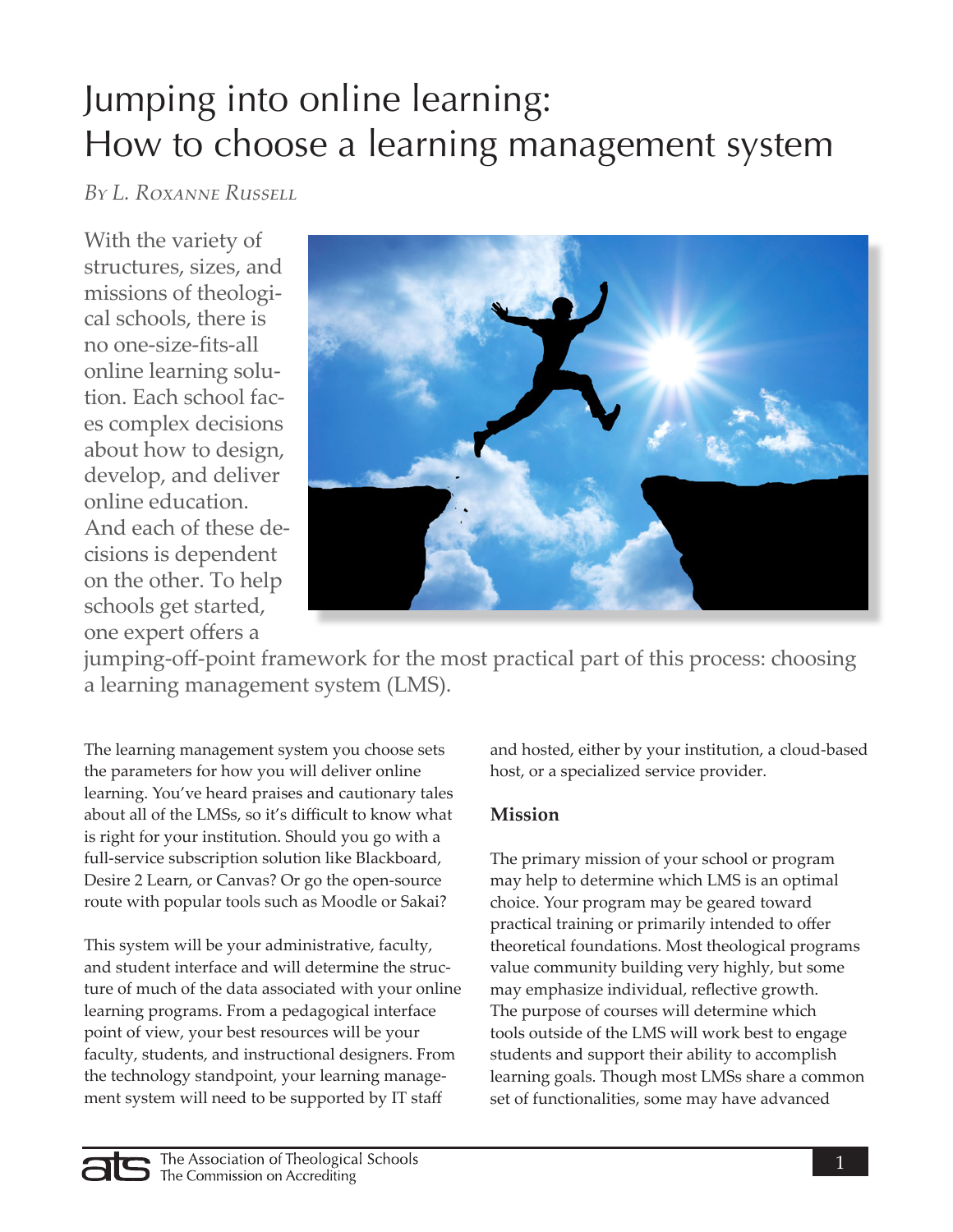

© Chip Evans, Full Tilt Ahead, LLC. All rights reserved.

features for real-time interaction, like web conferencing, and others may have more social media integration. To consider what pedagogical features your school needs in an LMS, start by having your team (1) clearly articulate the learning goals of your online learning program, (2) explore how those goals translate into classroom activities, and (3) determine which tools are needed to support these activities. Then cross-reference these needs with the features available or easily integrated with the LMS you are considering.

#### **Size**

The size of your institution will primarily impact your budget, hosting requirements, and staffing needs. For the landscape of theological education, some of the information available doesn't help. For example, many reports begin their LMS price comparisons for schools with up to 500 users. There is a wide variety of school sizes within that space in theological education. Many schools are also interested in testing the waters of online education at the level of individual programs—so the size and scope of the LMS need may be much smaller. Keeping future growth in mind, determine which solutions best fit your plans to scale.

You may have heard that you will save money with an open source solution like Moodle, but a free framework is not the same as a free engine. You will still have to meet budget requirements for hosting a Moodle environment and the staff needed to maintain and support the technology needs. Yet, this does not mean you need an expensive, enterprise-level subscription to support a small school or program. If you would like to take advantage of a subscription service, it is important to communicate to vendors that you understand the different levels of support required and negotiate a fair price for your needs. Consider asking for incremental distinctions within the scale up to 500. For larger implementations with the implied anticipation of growth, select an LMS that provides scaling at the technology level with little impact to the configuration of the LMS itself. A common industry

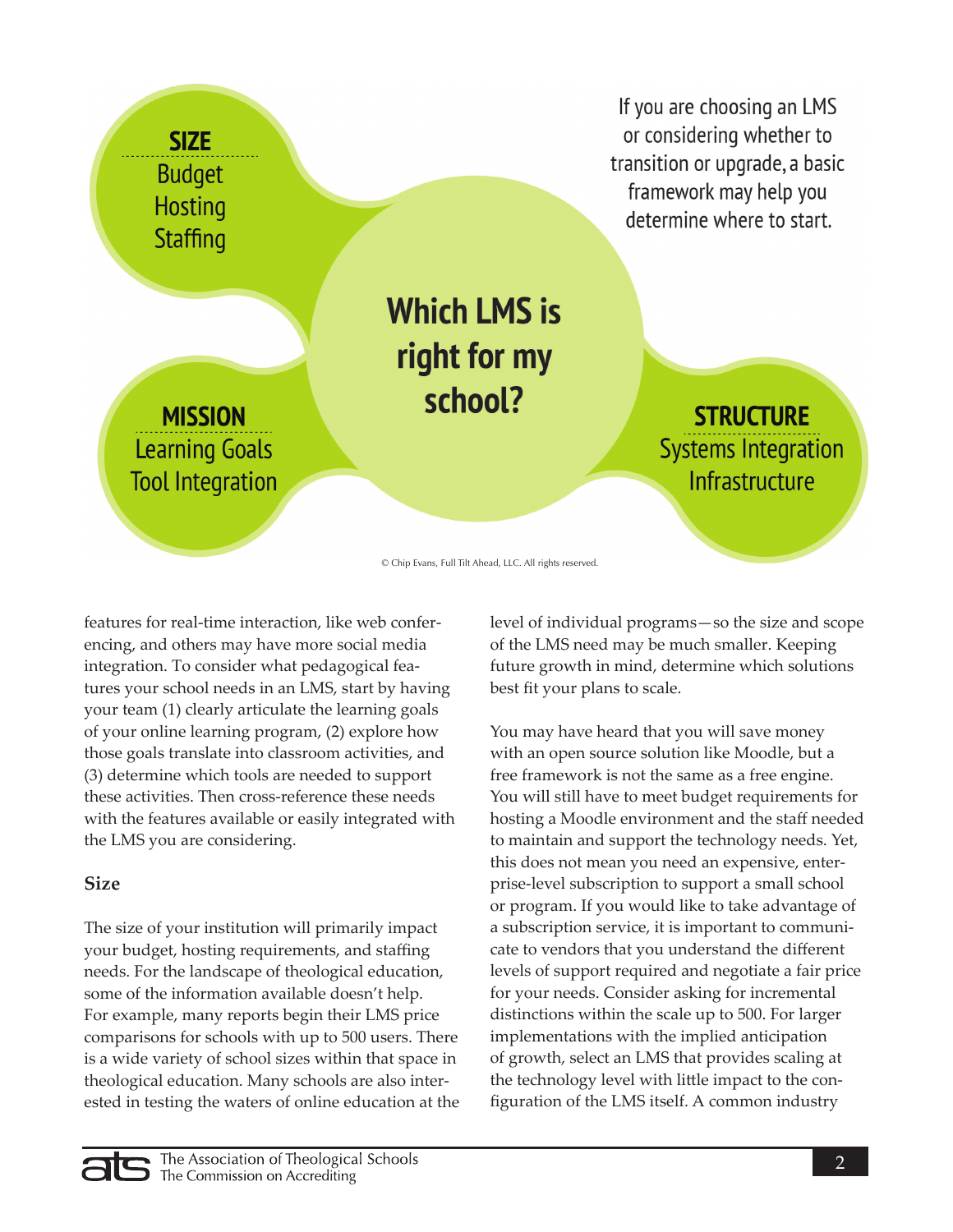# Hosting

Most LMS options will either give you the option of hosting it yourself in your own data center or cloud hosting where there are virtual servers that simulate your physical hardware. Some service providers specialize in hosting a specific LMS. For example, Moodlerooms, Inc. specializes in Moodle hosting and employs Moodle experts who may also help develop customized components for Moodle. Among hosting providers, regardless of whether the provider holds physical servers for you or you choose a cloud-based solution, there will be different levels of support—from a simple provision of servers that you configure and maintain yourself to a full-service option providing hosting, managed services, and possibly even some development of custom modules.

Hosting decisions will limit or expand your LMS choices and determine how much infrastructure and staff you require in house. It will naturally also impact the cost of your LMS implementation.

If you are just now choosing an LMS or your institution is already using an LMS and considering whether to transition or upgrade, a basic framework may help you determine where to start.

term used to describe this capability is *horizontal scaling*— the ability to simply add more servers to address increased capacity. Cloud-hosted solutions provide the greatest flexibility when expecting an increase in scale over a short period of time or when impact to students needs to be minimized.

### **Structure**

Whether your theological school is freestanding or embedded in another institution will have a big impact on your LMS choice. Freestanding schools will have more flexibility in choosing an LMS. An embedded school is likely obligated or well-advised to use the LMS supported by the larger institution. In both freestanding and embedded schools, an existing LMS may be so entrenched that the case for a transition would need to be very compelling.

The primary concerns related to the structure of your school will be integrating the LMS with existing administration, registration, reporting, and content management systems at the institutional level. For example, if a student registers for a course, will the registration system be able to communicate with the LMS? If faculty members use an LMS to grade, will the grades be automatically reported to the registrar's system?

In many of the smaller freestanding schools, all system decisions may be made by the same group of decision makers so that streamlined planning for integration might be more feasible. Often in embedded institutions, a top-down IT structure or institutionalized norms may set predetermined parameters that restrict flexibility. The larger subscription service LMSs often have experience with system integration for ubiquitous tools and may offer technical support to assist with the integration. With open-source solutions, your in-house developers will have a heavier burden in customizing integration solutions, but they may also have more flexibility in creating custom features.

In either case, the IT infrastructure of your school will determine the resources and staff available to make sure systems are communicating and working